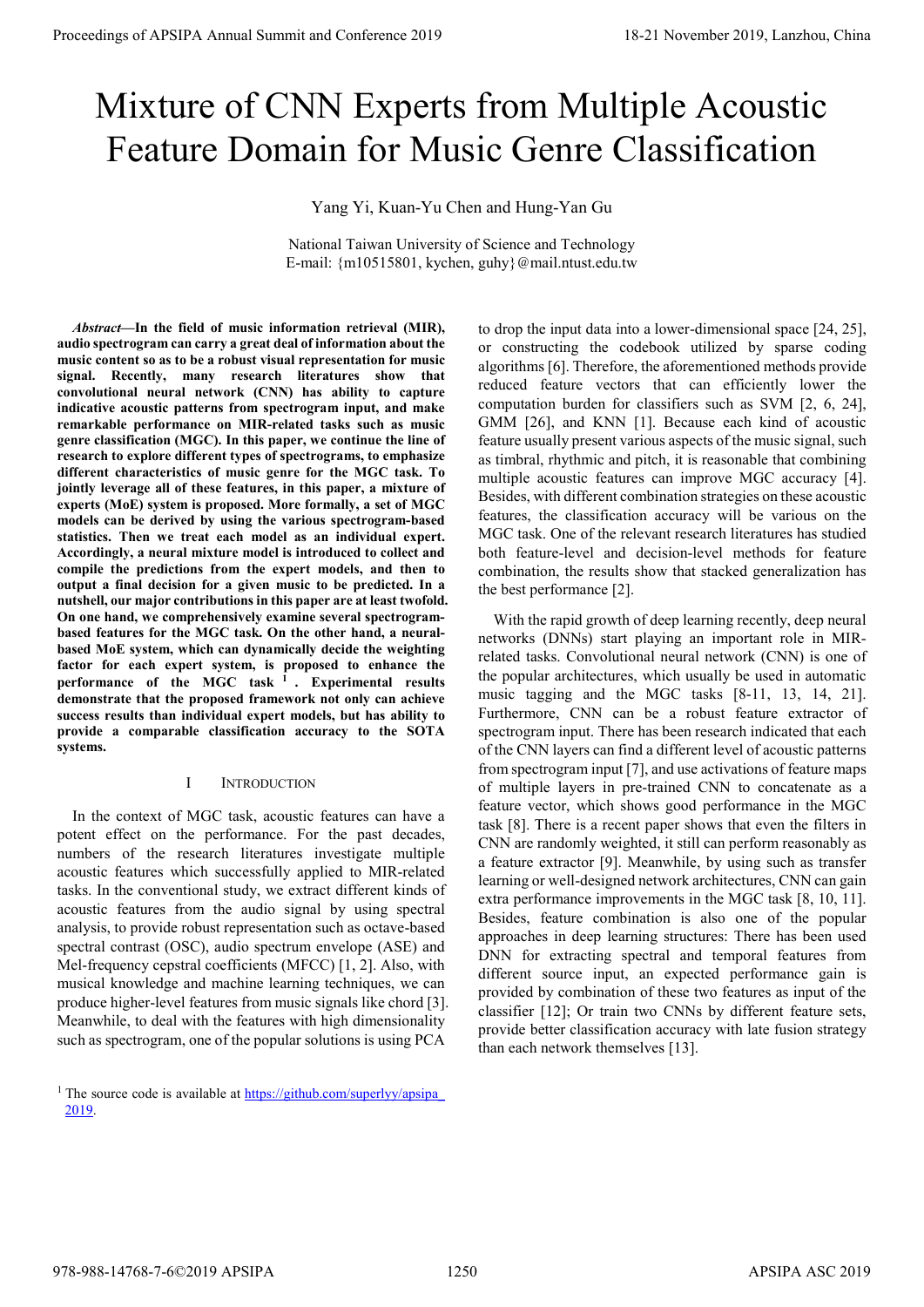

Fig. 1 The log-scaled power spectrogram (upper) with its harmonic (middle) and percussive (lower) spectrogram from a 30-second blues music clip.

Motivated by the well capturing ability of acoustic patterns on CNN, we plan to use different sources of spectrogram as our acoustic features, which include the spectrograms based on harmonic and percussive components, both of the features can provide significant improvement on the MGC task [14]; modulation spectrogram is being used for providing temporal dynamics. Also, we introduce MFCC as baseline feature. In our studied system, each of the acoustic features will train a corresponding CNN, then the well-trained CNN models are treated as experts from multiple acoustic feature domains. We expect that these expert models are designed for extracting different characteristics from the music signal, which means each expert network is able to decide the most probably music genre from the input data through its perspective. After that, three mixer models have been provided in the architecture of mixture of experts. We expect this architecture can provide a reasonable improvement in the MGC task. Proceedings of APSIPA Annual Summit of Conference 2019<br>
Proceedings of APSIPA Annual Summit and Conference 2019, Depression of Conference 2019, Depression of Conference 2019, Depression of Conference 2019, Depression of C

## II. ACOUSTIC FEATURES

#### *A. Harmonic/Percussive Spectrogram*

Harmonic and percussive signal are containing a specific kind of the information about the original music signal, with the support that the shape of the spectral envelope of harmonics and percussion when they have been separated is useful for genre classification [15]. There are serval ways to implement Harmonic Percussive Source Separation (HPSS), one of the approaches by using median filtering shows faster and more effective than the others [16]. Firstly, this approach intuitively accept that stable harmonic or stationary components form horizontal ridges on the spectrogram, while percussive components from vertical ridges with a broadband frequency response. The concept of using median filters individually in the horizontal and vertical directions on the spectrogram which

computed from music signal, to separate the spectrograms of harmonic and percussive patterns. Letting  $S(f, t)$  represents an original power spectrogram of a given music signal computed by short time Fourier transform (STFT), the result of HPSS can satisfy the condition by

$$
S(f,t) = H(f,t) + P(f,t),\tag{1}
$$

where  $H(\cdot)$  and  $P(\cdot)$  represent harmonic power spectrogram and percussive power spectrogram, respectively.  $f$  and  $t$ denote the index and time frame. Fig. 1 shows a power spectrogram generated from a music clip in log scaled, with its harmonic and percussive power spectrograms.

## *B. Modulation spectrogram*

It is not only spectral features that are important but temporal features also play a key role in improvement for the MGC task. Base on the research from [12], the modulation spectrum is suitable for efficiently analyze the temporal dynamics from the data, and, besides it is simpler to compute than the other approaches. Although the temporal feature used by aforementioned research is based on cepstrogram modulation, we believe that it is sufficient to present investigate the temporal dynamics by modulating on the spectrogram. Given a normalized power spectrogram, which is calculated by its mean value  $\mu_s$  and standard deviation  $\sigma_s$  as follows:

$$
\bar{S}(f,t) = \frac{S(f,t) - \mu_S}{\sigma_S}.
$$
 (2)

Then, the modulation spectrogram is calculated by applying discrete Fourier transform (DFT) on time domain as follows:

$$
Mod(f, v) = \left| \sum_{t=0}^{T} \bar{S}(f, t) \exp\left(-j\frac{2\pi tv}{T}\right) \right|,
$$
 (3)

where  $\nu$  denotes the index of modulation frequency.

#### *C. MFCC*

As a popular used acoustic feature, MFCC adopted in many MIR tasks with providing a robust representation. We concatenate 20 MFCC and their first and second-order derivatives in a given time frame, to become our baseline feature.

# III. THE PROPOSED METHODOLOGIES

#### *A. Expert Model*

There is a MIR-related paper which listed several structures of CNN with a series of comparisons [17], one of the structures called 'k2c2', which consists of 5 convolutional layers of  $3\times3$ kernels and max-pooling pooling layer. The experiment results on music tagging task show that 'k2c2' has reliable performance especially when the structure parameters are larger than 0.5M. Besides, this structure also has ideal computation time and relatively fewer parameters than the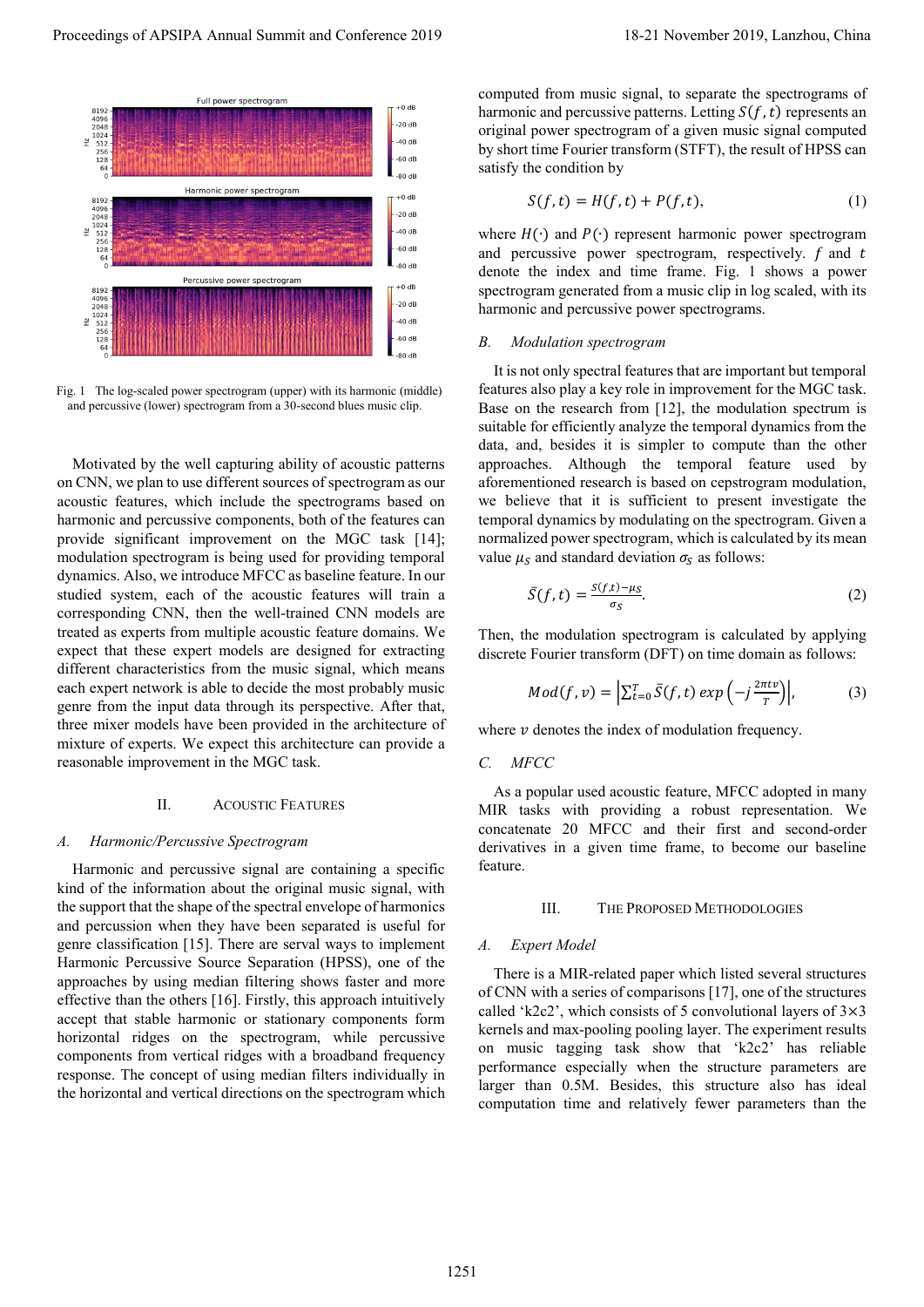

Fig. 2 Overview of the proposed framework.

others. We modify the activation function as Softmax at the output layer of 'k2c2' due to MGC is a single-label classification task, then we use this as our CNN structure. We trained four CNNs with the acoustic features of original, harmonic, percussive and modulation spectrogram, respectively. Consequently, these CNN models are our expert models.

### *B. Mixture of experts (MoE)*

To enhance the performance in the MGC task with expert models, a mixing structure is shown in Fig. 2. Firstly, we calculate four acoustic features from the given music signal for its CNN experts. Then, each of these experts can give a prediction by considering its own feature vector and passing a Softmax activation. The main idea of this strategy is combining expert models' predictions with a desired mixture weight. For a given music signal, we use a mixer model to generate a corresponding weight to each expert model, these weights are satisfied with a constraint as follows:

$$
\sum_{m=1}^{M} g_m(x) = 1, \ 0 \le g_m(x) \le 1,\tag{4}
$$

where  $x$  denotes the given music signal of the mixer model, and  $g_m(x)$  denotes the weight of m-th expert model. That means this framework can measure how much confidence should put on the specific expert networks based on the input data. And the final decision  $\hat{y}$  of the given music signal x can be determined as follows:

$$
\hat{y}(x) = \sum_{m=1}^{M} g_m(x) h_m(x),\tag{5}
$$

where  $h_m$  denotes the prediction of m-th expert model. The studied strategy is basically the same concept as MoE, which has been successfully used in many fields such as language modeling [23]. In our work, we choose the original spectrogram from a given music signal as input feature of the mixer model. We expect that the mixer model can learn the characteristic from the input feature, and find out which of the expert networks will most likely to give the right decision to its music genre. To this end, there are three structures of the mixer model considered:



Fig. 3 The proposed RNN-based mixer model.

- 1. MoE with balanced weight (MoEB): The first structure will be intuitive, which is average the predictions of all the expert networks, or we can say that is combing each expert network with a balanced weight.
- 2. MoE with CNN as a mixer model (MoEC): We try to use the same structure with the expert model, instead of the output is changed into the number of expert models. We expect that CNN has ability to dynamically decide the weights for the expert CNN models.
- 3. MoE with RNN as a mixer model (MoER): Recurrent neural network (RNN) with gated recurrent unit (GRU) has been achieved successful results in many sequence modeling problems. In MIR tasks, it can be a good temporal summarizer on acoustic features [18]. We design an RNN structure which is shown in Fig. 3, which contains two layers of bidirectional of GRU (Bi-GRU) units. The second GRU layer outputs the concatenated vector of last hidden states of both directions, then inputs to a dense layer for generating the mixture weights. The time step of RNN input will set to be the number of frames of the spectrograms. We expect that this mixer model can find the temporal pattern from the spectrum of each frame, in order to generate a proper weight for each of the expert models. **Proceedings of APSIPA Annual Summit and Conference 2019**<br> **Proceedings of APSIPA Annual Summit and Conference 2019**<br> **Proceedings of APSIPA Annual Summit and Conference 2019**<br> **Proceeding and Conference 2019**<br> **Proceedin**

For the MoEC and the MoER systems, it should be noted that the expert networks are pre-trained and fixed without finetuned with the mixture model.

#### IV. EXPERIMENTAL SETUP

# *A. Data Preparation*

We perform our experiments on two different datasets:

1. The GTZAN dataset has been very popular in the MIR field [19]. It consists of 1,000 30-second music clips, each clip is annotated with one of 10 genres, the quantity of each genre is balanced. because of the drawbacks such as artist repetition has been indicated [20], we decide to use two different partitioning methods in this dataset. Firstly, we use 10-fold cross-validation with stratified partitioning, which makes each of the folds preserved the percentage of samples for each class. For avoiding the repetition of artists across training, the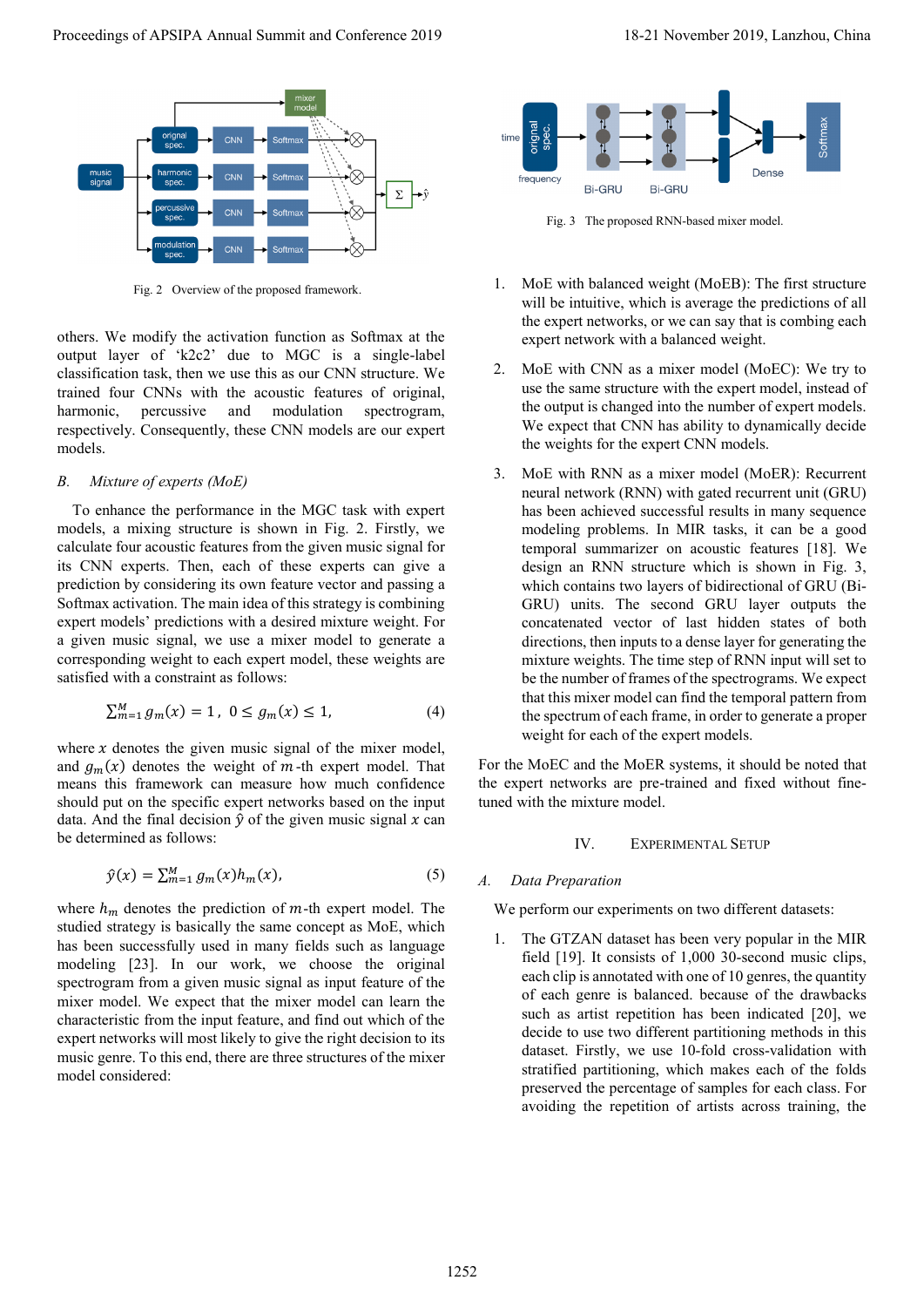TABLE I PERFORMANCE OF THE PROPOSED FRAMEWORK.

|                  | <b>FMA</b><br>(small) | <b>GTZAN</b><br>(fault-filtered) | <b>GTZAN</b><br>$(10$ -fold CV) |
|------------------|-----------------------|----------------------------------|---------------------------------|
| original spec.   | 49.38%                | 62.07%                           | 81.50%                          |
| harmonic spec.   | 43.38%                | 61.03%                           | 77.80%                          |
| percussive spec. | 50.88%                | 60.00%                           | 79.30%                          |
| modulation spec. | 55.63%                | 58.62%                           | 76.70%                          |
| <b>MFCC</b>      | 47.13%                | 55.52%                           | 78.70%                          |
| MoEB             | 54.13%                | 65.17%                           | 85.20%                          |
| MoEC             | 55.63%                | 64.83%                           | 83.80%                          |
| MoER             | 55.88%                | 66.90%                           | 86.40%                          |

second version called "fault-filtered" of the GTZAN dataset is used [21]. This version of partitioning removes 70 samples, which supported as replicas or distorted waveform, then the remaining samples are manually divided into training (443)/validation (197)/test (290) sets.

2. Like the GTZAN dataset, the FMA dataset provides a sub dataset called FMA small, which contains 8,000 30 second music clips, with 8 balanced genres [22].

# *B. Feature Configuration*

Before computing acoustic features, we resample all the music clips into 22,050Hz, mono signals. When using STFT to compute spectrogram, Hanning window will be chose. we set the window size as 1024 samples, with the hop size of 512 samples, the values are in log-amplitude. We converted spectrogram features with 96 mel frequency bin. Therefore, the input feature matrix size of both original, harmonic and percussive spectrogram will be  $96 \times 1292$ , while due to the symmetry on modulation frequency domain, the size of the modulation spectrogram is set to be 96×646. Each value from the acoustic features is normalized by subtracting mean and divided by standard deviation, where the mean and the standard deviation are calculated from the feature values of each music clip. Both feature extracting and audio processing are implemented with LibROSA [27].

# *C. Model Configuration*

For CNN structure, the number of hidden units of five convolutional layers is (64, 128, 128, 192, 256). Max-pooling is applied after every convolution layer, in order to result the shape of feature maps to  $1 \times 1$ . For RNN structure, the hidden units of Bi-GRU layers and Dense layer are (64, 64, 32). Besides, batch normalization and ELU activation function are used in all the convolutional layers and dense layers. Both CNN and RNN are using Adam as the optimizer and crossentropy as the loss function. Each of the networks is trained over 50 epochs with the batch size of 16 in every epoch. All the models are built with Keras.

TABLE II COMPARISON TO PREVIOUS STATE-OF-THE-ARTS.

|                                        | <b>FMA</b><br>(small) | <b>GTZAN</b><br>(fault-filtered) | <b>GTZAN</b><br>$(10$ -fold CV) |
|----------------------------------------|-----------------------|----------------------------------|---------------------------------|
| 2D CNN [21]                            |                       | 63.20%                           |                                 |
| temporal feature [12]                  |                       | 65.90%                           | 85.00%                          |
| transfer learning [8]                  |                       |                                  | 89.80%                          |
| multi-level and multi-<br>scale $[10]$ |                       | 72.00%                           |                                 |
| artist label [11]                      | 56.87%                | 72.03%                           |                                 |
| The Proposed MoER                      | 55.88%                | 66.90%                           | 86.40%                          |
|                                        |                       |                                  |                                 |

# V. RESULTS AND DISCUSSIONS

The experimental results of each expert model (includes MFCC as baseline) and different MoE structures in each dataset or partitioning methods are shown in Table I. As we can see, both of the expert models deliver vary but reasonable performance. Overall results show that GTZAN (10-fold CV) can obtain the highest accuracy. Compare to another different partitioning method, the accuracy of fault-filtered version decreased in general, one of the main reasons is that the 10-fold CV version has the repetition of artist across its training and testing sets, which can make the models be able to capture similarity from music clips by their generated features. In the performance of each expert model, firstly, the expert model based on original the spectrogram serves a high and stable classification accuracy across all the datasets, one of the reasons is that most of the information on the music signal is preserved in the original spectrogram. Then the following part will be harmonic and percussive ones. We believe that these two separated components from the original spectrogram can be experts in conveying certain characteristics of music signal, which help decide its music genre. Although in FMA small, harmonic's expert show relatively low result of 43.38%, and percussive one is even higher than original spectrogram, part of the reason is that the music genre such as electronic, hip-hop, pop or rock, which can be shown more discriminating in their percussive patterns, while the harmonic patterns will be confused with those genres. Besides, the expert model based on modulation spectrogram achieves the highest accuracy of 55.63% in FMA small among the other expert models, this result is even better than two of the MoE structures, a possible reason is that many of the music genres in FMA small can be well explained by their temporal dynamics. Both of the aforementioned expert models can make a comparable performance to the MFCC one. Although MFCC is known to be a robust feature and relatively low data size, but with the help of CNN, many of the acoustic patterns can be extracted from those spectrogram inputs, which are helpful for containing a better result. From the results of proposed MoE structures, we can see that most of them make a noticeable improvement from the proposed expert models. MoEB implements a voting-like approach and serves as a baseline in Proceedings of APSIPA Annual Summit and China's exc. 2019<br>
Total 2019 and Summit and China China China China China China China China China China China China China China China China China China China China China China Chin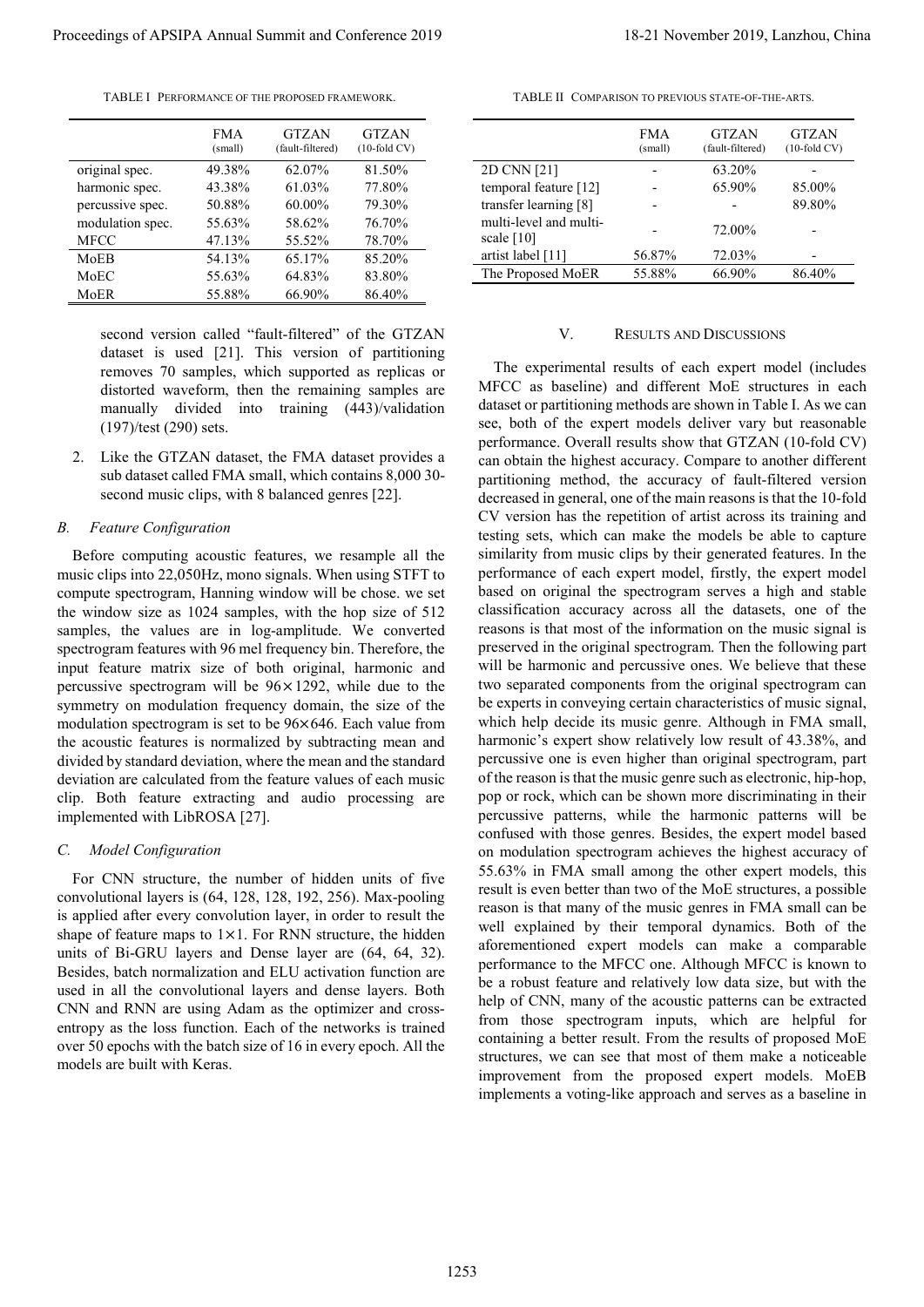MoE, the result proves that the ensemble of expert models has the ability to make a more stable prediction. Compare to MoEB, MoEC shows a performance degradation on GTZAN, we give the possible explanations are the insufficient data size for training the mixer model, or CNN will be hard to learn a proper way to generate the mixture weights based on the feature input. However, MoER can deliver the best performance in all of our experiments, the result indicated that the mixture weights are meaningful, and the temporal information learned by RNN which is helpful for mixer model to generate accurate weights.

Finally, we make a comparison between the proposed framework with some state-of-the-arts in the MGC task. From Table II, our proposed approach can show better results than [12, 21]. Compare to [8, 10, 11], however, we still have some performance gaps between them. Part of the reason is that these researches use transfer learning techniques which pre-train their model on a large dataset such as Million Song Dataset to be their source task, which can effectively enhance the generalization ability of the models.

# VI. CONCLUSIONS

In this paper, we explore various spectrogram-based acoustic features, explore different types of spectrograms, such as the harmonic and percussive components generated from the original spectrogram, to emphasize different characteristics of music genre for the MGC task. Besides, modulation from time domain of original spectrogram is also used, which is containing temporal dynamics of music signal. Meanwhile, an MoE system based on acoustic feature domain is studied on the MGC task. The experiments show that the system can make comparable improvement in the MGC task. In the future, we plan to investigate how effective that acoustic feature can specify certain music genres, and study more kinds of acoustic features. Proceedings of APSIPA Annual Summit and Conference 2019<br>
Model and Conference 2019 11 November 2019 12 November 2019 12 November 2019 12 November 2019 12 November 2019 12 November 2019 12 November 2019 12 November 2019 12

#### ACKNOWLEDGEMENTS

This work is supported by the Ministry of Science and Technology (MOST) in Taiwan under grant MOST 108-2636- E-011-005 (Young Scholar Fellowship Program), and by the Project J367B83100 (ITRI) under the sponsorship of the Ministry of Economic Affairs, Taiwan.

#### **REFERENCES**

- [1] C.H. Lee, J.L. Shih, K.M. Yu and H.S. Lin, "Automatic music genre classification based on modulation spectral analysis of spectral and cepstral features," *IEEE Transactions on Multimedia,*  pp. 11.4: 670-682, 2009.
- [2] Z. Fu, G. Lu, K.M. Ting, D. Zhang, "On feature combination for music classification," in *Proc. of Joint IAPR International Workshops on SPR and SSPR*, pp. 453-462, 2010.
- [3] H.T. Cheng, Y.H. Yang, Y.C. Li, I.B. Liao and H.H. Chen, "Automatic chord recognition for music classification and retrieval," in *Proc. of IEEE International Conference on Multimedia and Expo*, pp. 1505-1508, 2008.
- [4] B.K. Baniya, D. Ghimire, and J. Lee, "Evaluation of different audio features for musical genre classification," in *Proc. of SiPS on IEEE*, pp. 260-265, 2013.
- [5] J. Shen, J. Shepherd and A. H.H. Ngu, "Towards effective content-based music retrieval with multiple acoustic feature combination," *IEEE Transactions on Multimedia*, pp. 8.6: 1179- 1189, 2006.
- [6] C. C. M. Yeh, L. Su, and Y. H. Yang, "Dual-layer bag-of-frames model for music genre classification," *in Proc. of ICASSP*, pp. 246-250, 2013.
- [7] K. Choi, G. Fazekas, and M. Sandler, "Explaining deep convolutional neural networks on music classification," arXiv:1607.02444, 2016.
- [8] K. Choi, G. Fazekas, M. Sandler and K. Cho, "Transfer learning for music classification and regression tasks," in *Proc. of ISMIR*, 2017.
- [9] J. Pons, and X. Serra, "Randomly weighted CNNs for (music) audio classification," in *Proc. of ICASSP*, 2019, pp. 336-340.
- [10] J. Lee and J. Nam, "Multi-level and multi-scale feature aggregation using pretrained convolutional neural networks for music auto-tagging," in *IEEE Signal Processing Letters*, pp. 1208-1212, 2017.
- [11] J. Park, J. Lee, J. Park, J. W Ha and J. Nam, "Representation learning of music using artist labels," in *Proc. of ISMIR*, 2018.
- [12] I.Y. Jeong and K. Lee, "Learning temporal features using a deep neural network and its application to music genre classification," in *Proc. of ISMIR*, pp. 434-440, 2016.
- [13] C. Senac, T. Pellegrini, F. Mouret and J. Pinquier, "Music feature maps with convolutional neural networks for music genre classification," in *Proc. of International Workshop on Content-Based Multimedia Indexing, ACM*, pp. 19, 2017.
- [14] G. Gwardys and D. Grzywczak, "Deep image features in music information retrieval," *International Journal of Electronics and Telecommunications*, pp. 60.4: 321-326, 2014.
- [15] H. Rump, S. Miyabe, E. Tsunoo, N. Ono, S. Sagayama, "Autoregressive MFCC models for genre classification improved by harmonic-percussion separation," in *Proc. of ISMIR*, 2010.
- [16] D. Fitzgerald, "Harmonic/percussive separation using median filtering," in *Proc. of DAFX10*, 2010.
- [17] K. Choi, G. Fazekas, M. Sandler, K. Cho, "Convolutional recurrent neural networks for music classification," in *Proc. of ICASSP*, 2017.
- [18] K. Choi, G. Fazekas, K. Cho and M. Sandler, "A tutorial on deep learning for music information retrieval," arXiv:1709.04396, 2017.